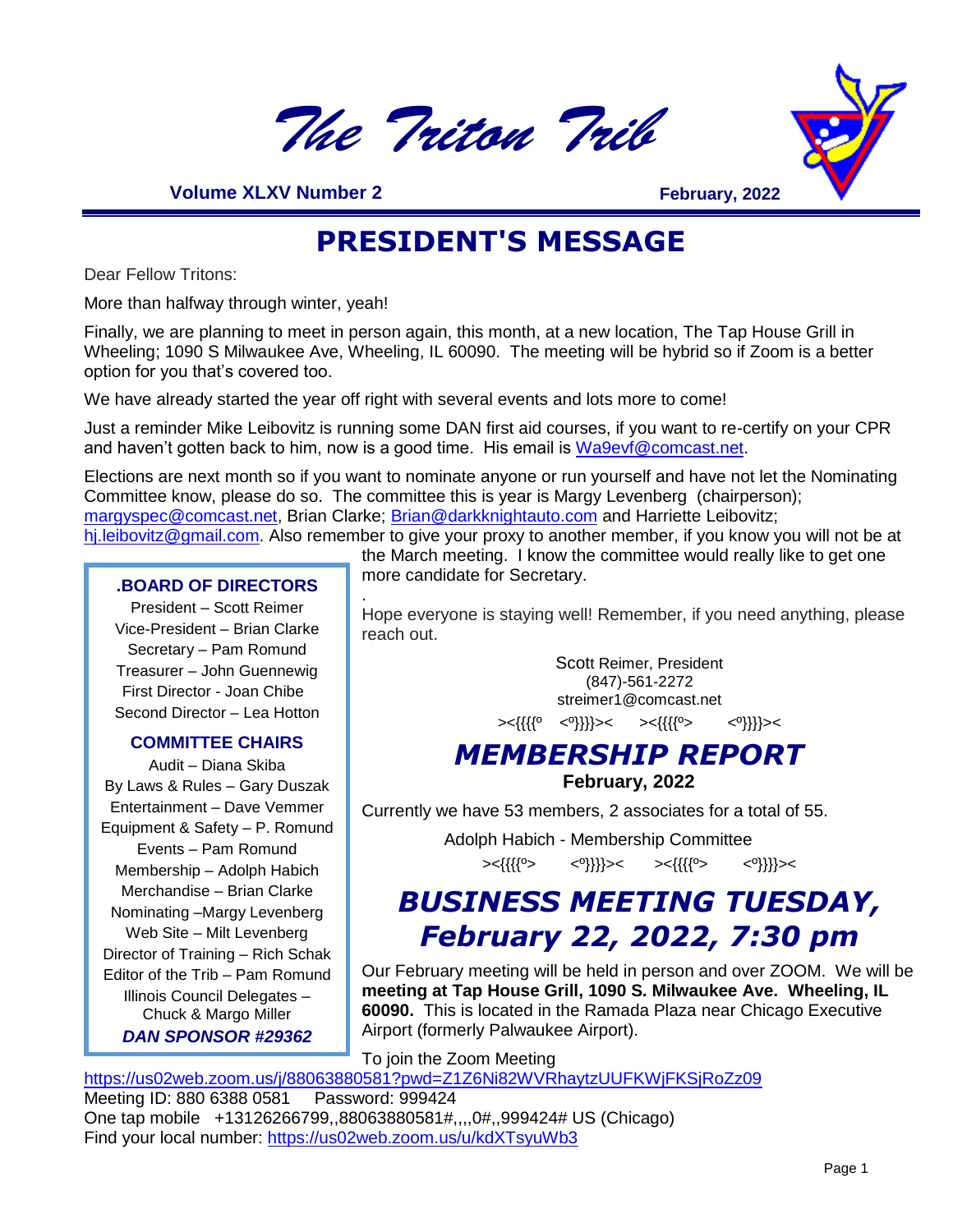| <b>2022 TRITON EVENTS CALENDAR</b> |                                                                                |                                                                                           |  |
|------------------------------------|--------------------------------------------------------------------------------|-------------------------------------------------------------------------------------------|--|
|                                    |                                                                                | February, 2022                                                                            |  |
| Sat, 2/19                          | <b>Lunar New Year Dinner</b><br><b>Tasty Cuisine, Des Plaines</b>              | Jim Hynan 312-402-1506<br>Jhynan74@gmail.com                                              |  |
| Tue, 2/22                          | <b>Business Meeting</b>                                                        | Tap House Grill (near Chicago Executive Airport)<br>1090 S. Milwaukee Ave, Wheeling 60090 |  |
|                                    |                                                                                | March, 2022                                                                               |  |
| Tue, 3/9                           | <b>Triton Trib Deadline</b>                                                    | Pam Romund 773-791-3142, promund@gmail.com                                                |  |
| Sat, 3/12                          | Chicago History Museum                                                         | <b>No TIC Evert Canceled</b>                                                              |  |
| Tue, 3/22                          | <b>Business Meeting</b><br><b>General Elections</b>                            | Tap House Grill (near Chicago Executive Airport)<br>1090 S. Milwaukee Ave, Wheeling 60090 |  |
| Sat, 3/26                          | <b>Greek Food Outing</b>                                                       | Pam Romund 773-791-3142, promund@gmail.com                                                |  |
|                                    |                                                                                | April, 2022                                                                               |  |
| Sat, 4/2                           | <b>Wolves vs Admirals</b><br><b>Hockey Rosemont Arena</b>                      | TIC:: Adolph Habich                                                                       |  |
| Sat, 4/9                           | <b>Anniversary Party</b><br><b>Continental Restaurant</b><br>Buffalo Grove, IL | Pam Romund 773-791-3142, promund@gmail.com                                                |  |
| Tue, 4/12                          | <b>Triton Trib Deadline</b>                                                    | Pam Romund 773-791-3142, promund@gmail.com                                                |  |
| Sat, 4/23                          | Dinner & A Show                                                                | <b>TIC NEEDED</b>                                                                         |  |
| Tue, 4/26                          | <b>Business Meeting</b>                                                        | Tap House Grill (near Chicago Executive Airport)<br>1090 S. Milwaukee Ave, Wheeling 60090 |  |
|                                    |                                                                                | May, 2022                                                                                 |  |
| Tue, 5/10                          | <b>Triton Trib Deadline</b>                                                    | Pam Romund 773-791-3142, promund@gmail.com                                                |  |
| Sat, 5/14                          | <b>Walking Tour</b>                                                            | <b>TIC NEEDED</b>                                                                         |  |
| Tue, 5/24                          | <b>Business Meeting</b>                                                        | Tap House Grill (near Chicago Executive Airport)<br>1090 S. Milwaukee Ave, Wheeling 60090 |  |
| Sun, 5/29                          | Bike Ride, Walk and Eat                                                        | Milt & Margy Levenberg                                                                    |  |

TICs needed to run some of these events. Please contact Pam Romund, 773-791-3142, [promund@gmail.com](mailto:promund@gmail.com) Events Committee - Pam Romund, Joan Chibe, Adolph Habich, Scott Reimer

><{{{{º> <º}}}}>< ><{{{{º> <º}}}}><

### *\* \* \* LUNAR NEW YEAR CELEBRATION \* \* \* SATURDAY FEBURARY 19, 2022*

#### *6:30 pm*

#### **TASTY CUISINE CHINESE RESTAURANT 1225 Elmhurst Road (Rt 83) Des Plaines 6:30 PM**

We must eat again in February, and have a good follow-up to Pizza Nite in January. We have been to this restaurant several times, and they give us LOTS of food (a qualification in my book). Let's celebrate the Chinese New Year (with hopes for a brighter year in 2022) in style, with good company and a good dinner.

Order from their menu and eat our hearts out.

Please inform the old TIC by Wed Feb  $16<sup>th</sup>$ , and he will make appropriate reservations.

Jim Hynan 312-402-1506 [Jhynan74@gmail.com](mailto:Jhynan74@gmail.com)

><{{{{º> <º}}}}>< ><{{{{º> <º}}}}><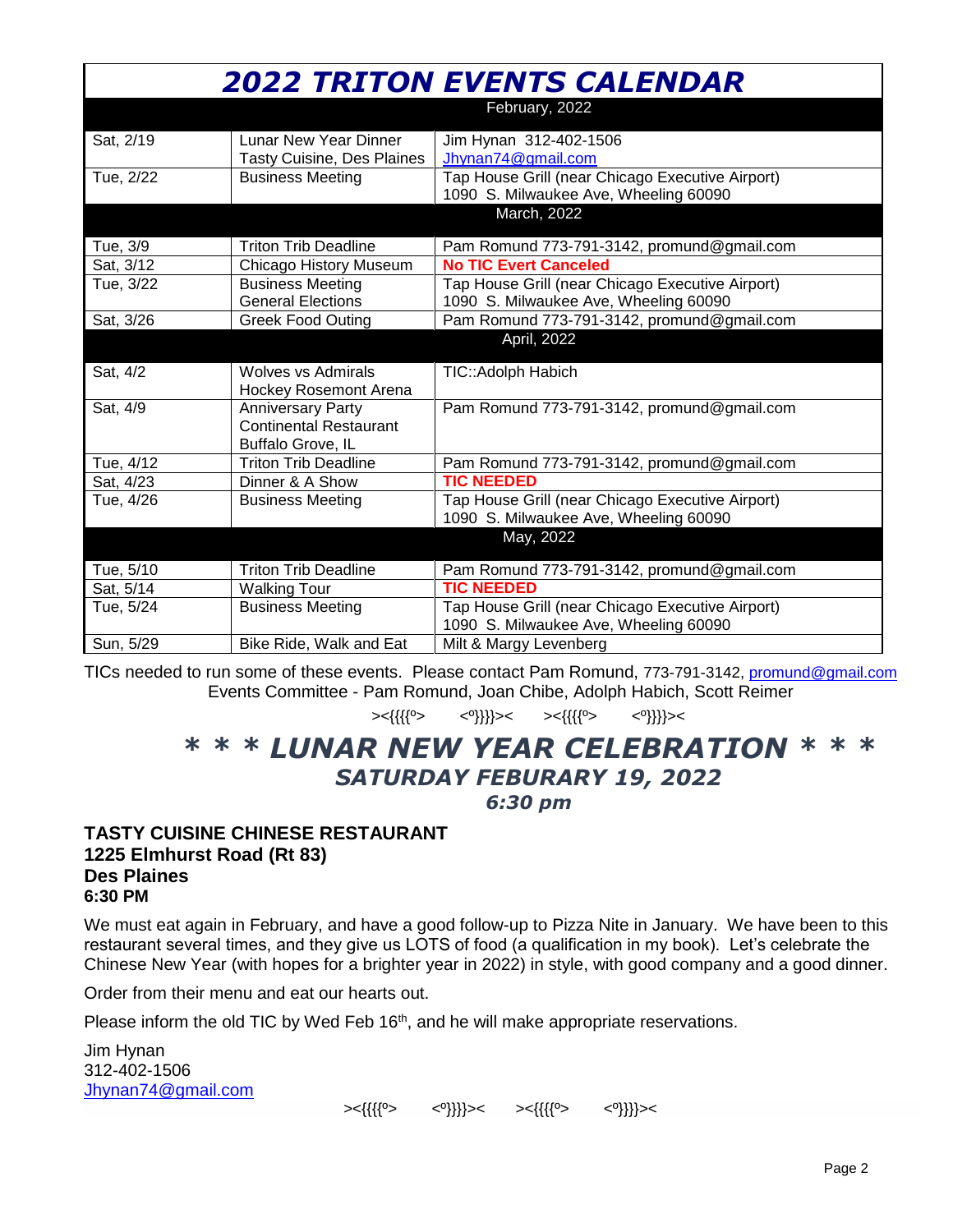### *GLASSBLOWING IN MUNDELEIN*

On Saturday, November 20, five tritons (Pam Romund, Milt & Margy Levenberg, and Dennis & Judi Stephens) attended a glass blowing demonstration at the studio of James Wilbat in Mundelein. This event replaced a visit to the Haim Glass and Time Museum in Evanston which had to be cancelled. Mr. Wilbat opens his working studio for demonstrations a few weekends before the holidays.

We gathered at 11:30 and were the only quests in attendance at that time. Such a private demonstration gave us the opportunity to ask as many questions as we wished during the demonstration. James and his assistant, Ann, created two objets d'art during our stay: a bottle and a bowl. It was fascinating to watch their choreography and teamwork, critical to working with such delicate material under dangerous conditions. Safety and timing were of utmost importance. We were given a special "backstage" tour when the newlycreated objects were safely stowed in the annealing oven. In casual conversation after the demonstration, it turned out that James is also a certified diver! Our 2-hour session ended just as another group arrived, and we each found something to take home in the gift shop run by James' wife.

We ended the event with a delightful late lunch, of course, at Lindy's Landing in Wauconda with a beautiful view of Bangs Lake and conversation that lasted almost into the dinner hour .



Judi Stephens, TIC



><{{{{º> <º}}}}>< ><{{{{º> <º}}}}><

*DIRECTIONS TO TAP HOUSE GRILL*

TAP HOUSE GRILL IN WHEELING 1090 S Milwaukee Ave. Wheeling, IL 60090 847-215-1210 <https://www.taphousegrills.com/menu/>

West side of Milwaukee Avenue, right next to the middle of the Chicago Executive Airport.



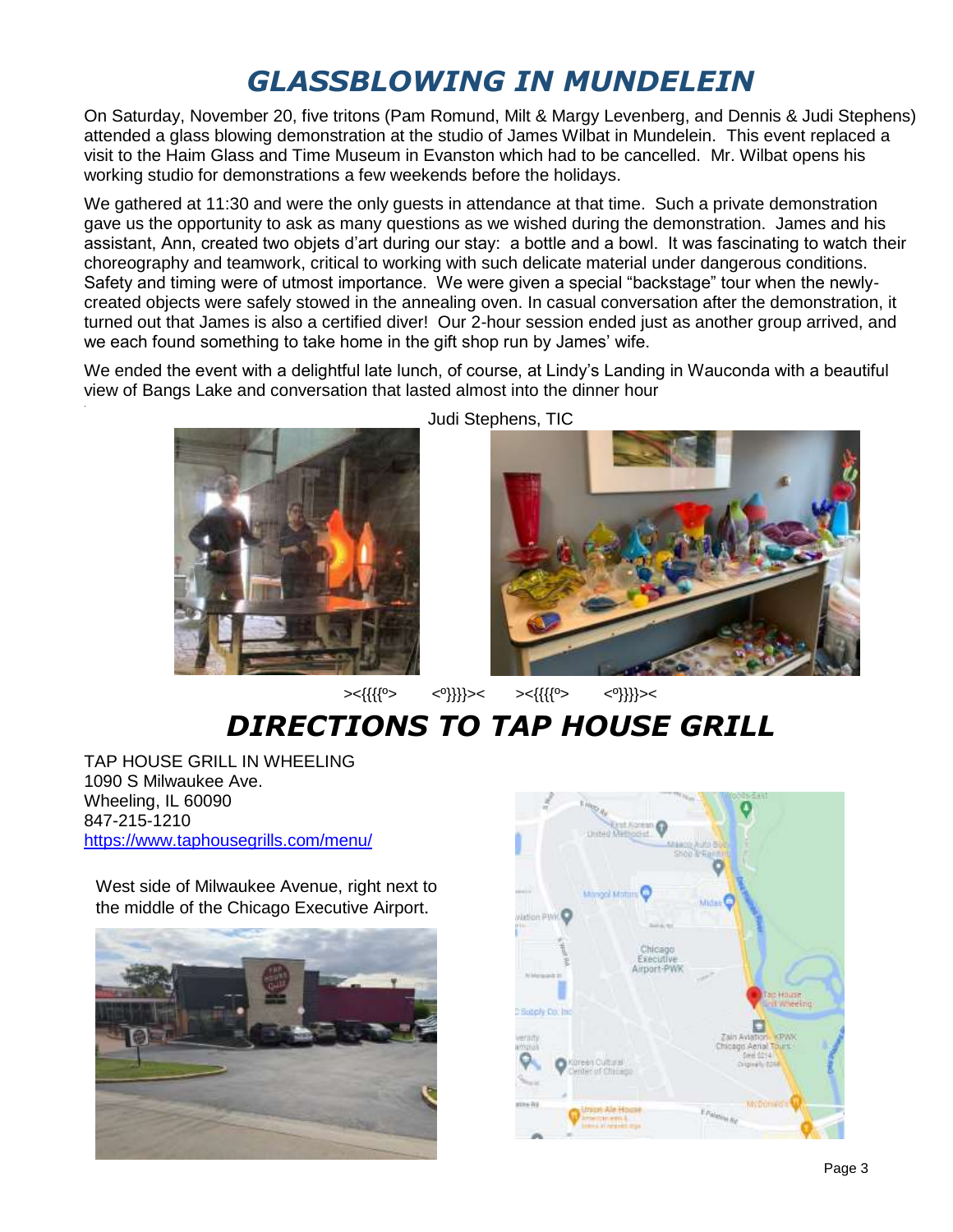

## **CHICAGO AND MILWAUKEE** \$24.00 **7:00 PM APRIL 2 2022**

**ALLSTATE ARENA** TIC ADOLPH HABICH ahabich@aol.com

## JOIN US FOR REFRESHMENTS AFTER THE GAME

><{{{{º> <º}}}}>< ><{{{{º> <º}}}}><

*SAVE THE DATE*

**Saturday, April 9, 2022 Continental Restaurant Buffalo Grove**

Many nore details to come -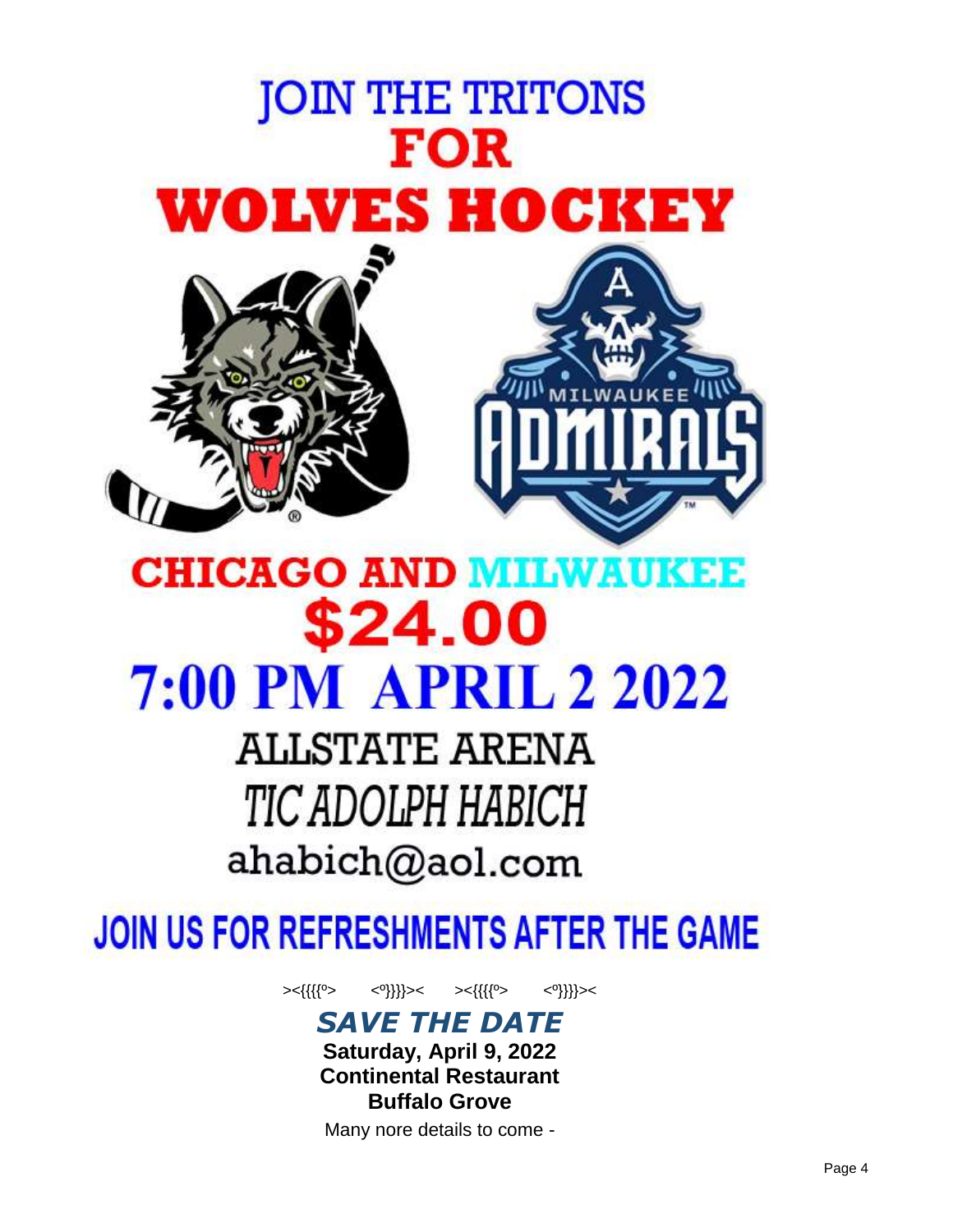

### *THANK YOU!*

The following businesses support our organization and we thank them for the generosity. The next time you stop in mention you are a Triton & personally thank them for their support.

#### **BELOW H20**

554 S. Route 59 Naperville, IL 60540 630-820-2531

#### **HAIGH QUARRY**

2738 E 2000 North Road Kankakee, IL 60901 815-939-7797

#### **PIRATE'S COVE DIVING**

1103 West Oklahoma Avenue Milwaukee, WI 53215 414-482-1430

#### **SCUBA SENSATIONS**

2475 W. Pratt Blvd Chicago, IL 60645 312-404-7785

#### **DJ'S SCUBA LOCKER**

9301 W. Ogden Ave. Brookfield, IL 60513 708-442-43883

#### **PEARL LAKE RESORT**

Highway 251 South Beloit, IL 61080 815-389-1479

#### **SCUBA EMPORIUM**

16336 S. 104th Avenue Orland Park, IL 60467 708-226-1614

#### **UNDERSEAS SCUBA CENTER**

611 N. Addison Avenue Villa Park, IL 60181 630-833-8383

><{{{{º> <º}}}}>< ><{{{{º> <º}}}}><

### *ICE CASTLES LAKE GENEVA, WI JANUARY 30, 2022*

Five Tritons traveled up to Lake Geneva to tour the Ice Castles exhibit at Geneva National. It was a wonderful time, everyone came bundled up so we were prepared for being outdoors the majority of the day. Hard to believe that all of the structures (some 25-30 feet high) began with just an icicle. There were tunnels, slides, benches even a throne all made from ice. It was a gray overcast day so we didn't get to see the sun lighting up the ice but as the sun was going down there were lights from within the ice - all different colors yellow, green, orange, purple, white. We headed back to Illinois stopping in Lake Geneva for dinner at Popeye's. If you have the chance head up to check out the castles, a great winter outing,

TIC: Pam Romund

><{{{{º> <º}}}}>< ><{{{{º> <º}}}}><

#### *SLATE FOR MARCH ELECTIONS* .

Here is the current slate for the Board of Directors' positions up for vote at the March meeting. We would be pleased to have people contact the Nominating Committee if anyone else would like to run.

| <b>President:</b> | - Brian Clarke               | <b>Mike Leibovitz</b> |
|-------------------|------------------------------|-----------------------|
|                   | <b>Secretary:</b> Pam Romund |                       |

**Director:** Joan Chibe Dennis Stephens

Submitted by Triton Nominating Committee Margy Levenberg, Chair, Brian Clarke, and Harriette Leibovitz